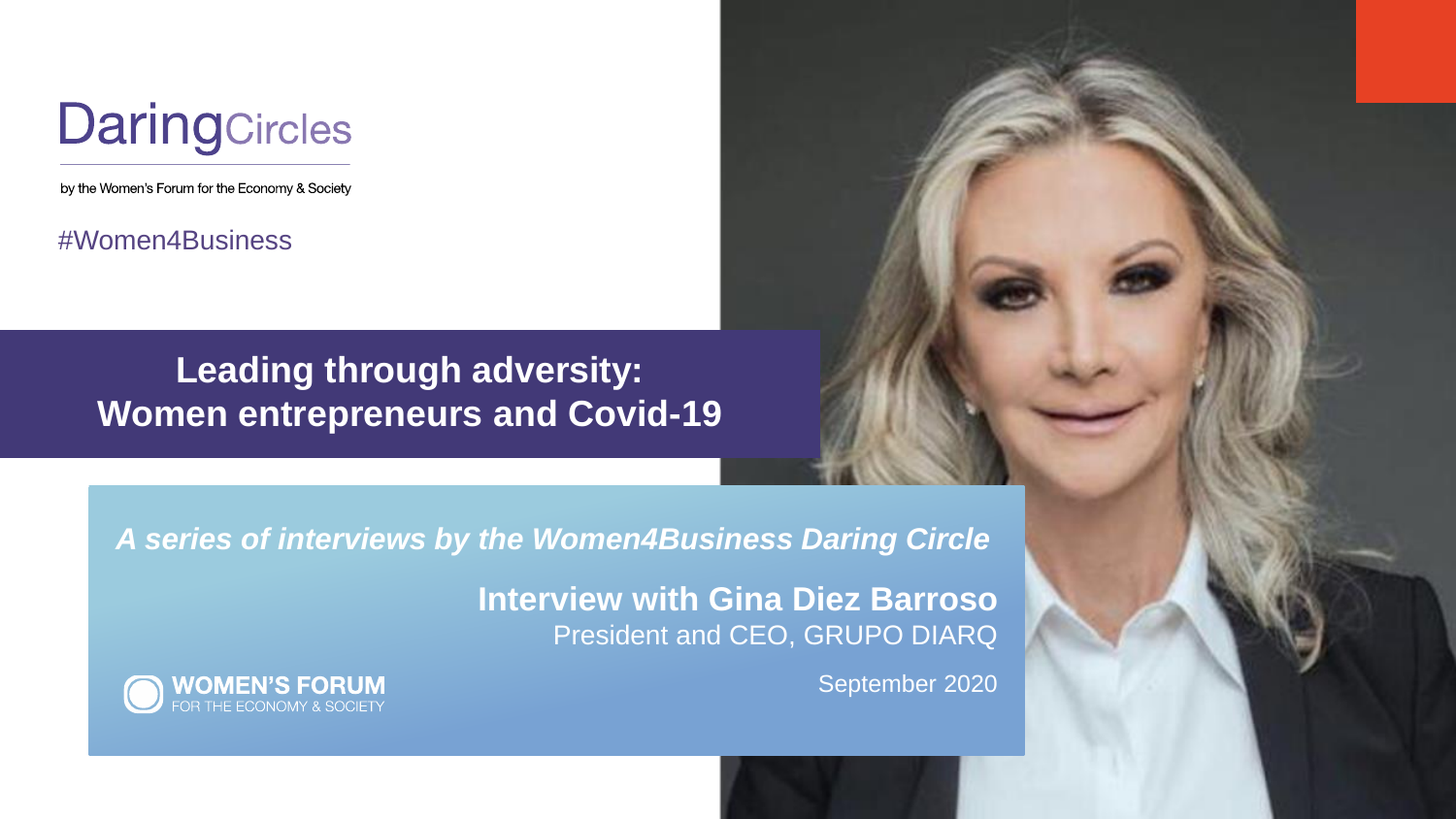#### **#Women4Business Interviews**

*How are women being impacted by COVID-19, and how are they leading to address the challenges faced by others? To learn, The Women's Forum for the Economy and Society is conducting a series of interviews with women entrepreneurs and ambassadors for women's empowerment around the world.* 

*These interviews are unveiling unique insights into the far-reaching impacts of Covid-19, and the diverse ways these inspiring women are responding to the crisis with leadership and innovation.*

#### **Beyond recovery: designing an inclusive world**

In the face of the new reality instilled by this pandemic, we are bound together more than ever. Let's dial up our solidarity as we design an inclusive recovery: for the women who continue to be disproportionately affected, and for everyone else who needs their leadership and positive impact. This crisis has reminded us of how critical our work is: of the urgent need to reshape the world together, driven by our **common purpose** to accelerate inclusive progress.

**We care**. **We share**. **We dare.**

#### **Gina Diez Barroso, President and CEO, Grupo Diarq**

Gina Diez Barroso is a successful entrepreneur, innovator and philanthropist. She is the founder and CEO of Grupo Diarq, one of the most important international design, architecture and real estate companies in Mexico. Gina is also the founder and president of CENTRO; the first university in Mexico focused on creative studies with a strong emphasis in business and entrepreneurship, and the president and co-founder of Dalia Empower; a global initiative created to empower women under a unique educational methodology. In 1992, she founded Fundación Diarq, a non-profit organisation that works toward eradicating domestic violence and preventing bullying in schools. Her second non-profit is Pro-Educacion CENTRO foundation, which grants merit-based scholarships for creative studies degrees. Gina Diez Barroso is an active board member of several companies, a member of various high-profile women's networks, and is the representative of Mexico at the W20.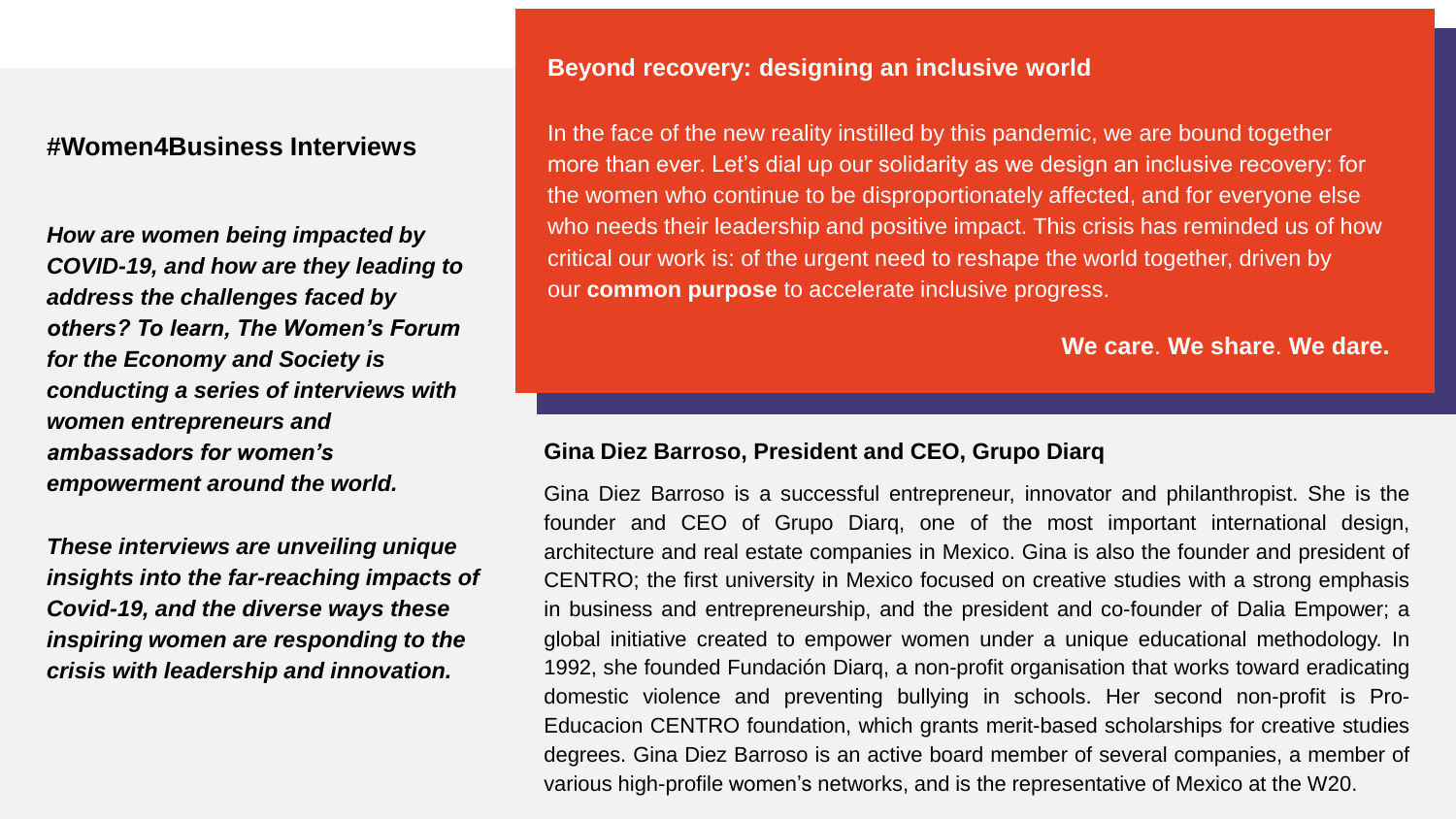**As well as being a successful entrepreneur, some of your work involves supporting others in achieving their full potential. What was your main inspiration and motivation for the career paths you have chosen?**

#### **Do you feel that being a woman has influenced this?**

It started from being part of the committee of 200.org, an organization which I have been part of for 19 years. This is a group of 200 women business leaders of the world, I am the only Latin American woman belonging to this group. We all have very successful businesses, networking is a very important part of C200. The group is divided into 3 sections: one documents where women are in the world, for example where they are in legal or decision-making on government positions, sits on boards etc. Another group handles the foundation, we give scholarships for MBAs, we have a program where we select women who are at \$15 million revenue and we help them to reach \$25 million revenue. The third area which I am involved is education. We go to top universities in the world and we talk to MBA and PhD women. Especially to US universities like MIT, Stanford, Yale, Harvard and other Ivy League, also universities in Europe like LSE, IE, London Business School among others. We usually speak with a group of 40 to 50 women, not on the business side (they can google us! ), but about our human side, on how to balance our lives.

We try to help them feel they don't have to leave their career path when they get married or have children - not to choose whether to have a family or to be a successful professionally. 88% of the women in the committee of 200 Women have families, this helps to show that you can reach both paths in life. I have been doing this for many years, every time I went, I found women who were graduates at Stanford, Harvard or PhD at MIT, with outstanding academic skills, yet they had doubts about showing leadership, they were very conflicted about being able to follow their career path and being able to balance their personal lives. I realised that it did not matter where they studied or how many degrees they had; they still did not have all the soft skills needed to succeed in life. It was then when I decided to dedicate my next chapter which I imagined for my retirement because I would like to retire at some point - to education for women, to provide the soft skills they need to succeed but could not find in a university. I found my purpose in education 18 years ago, when I started my own university I was frustrated on the lack of innovation in the classrooms. They were still teaching in an old fashion while the world was going forward.

**We try to help them feel they don't have to leave their career path when they get married or have children - not to choose whether to have a family or to be a successful professionally**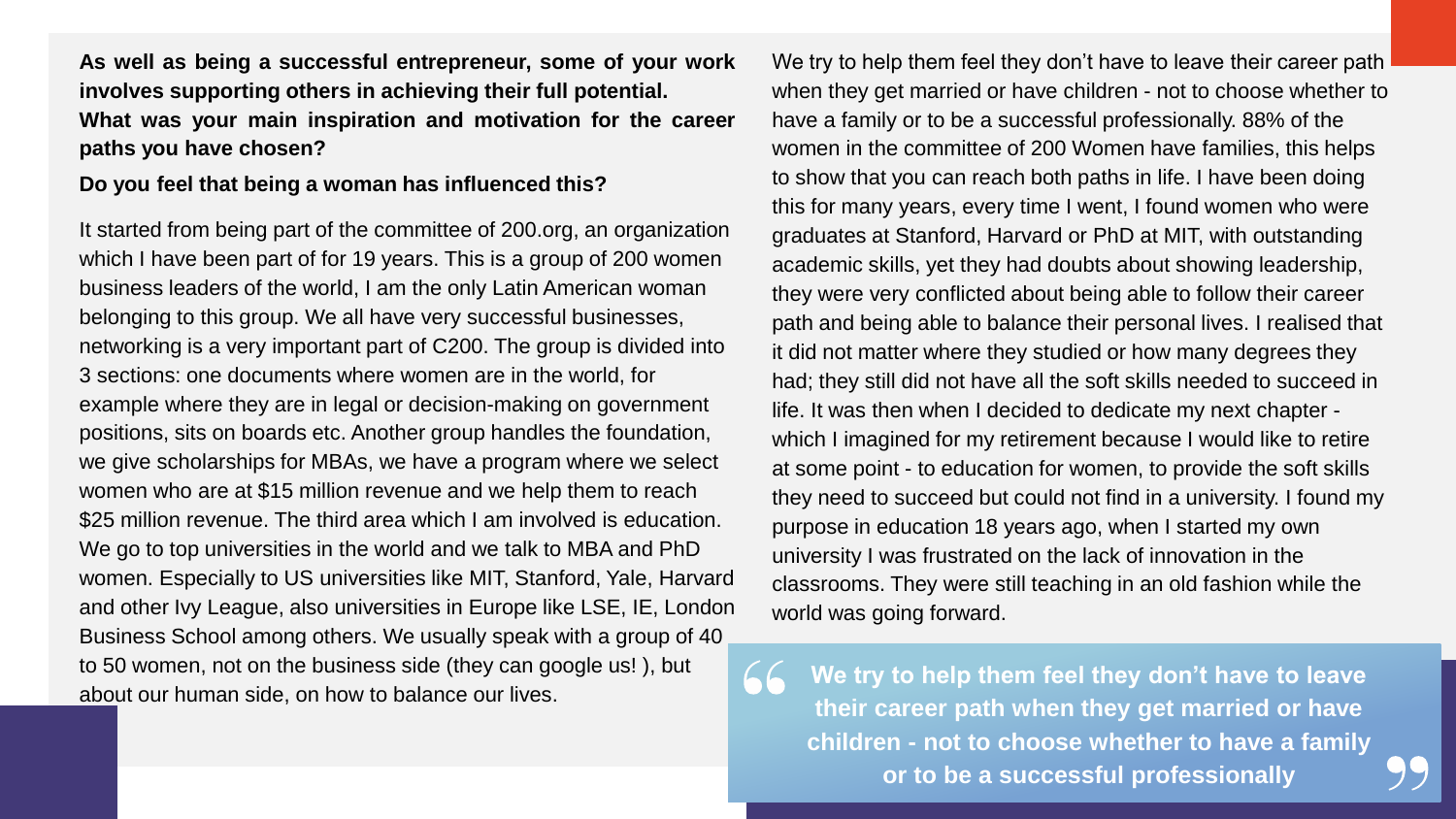#### **How is the sector you work in and specially your business being impacted by COVID in Mexico? What are the biggest challenges you are facing, now and in the future?**

My two strongest sectors are real estate and education. Although education has been hit, the impact was much less. We are helping families with financial problems, we lowered the tuition fee by 20%, and we are providing them either with scholarships or no interest credits for 48 months. We are doing everything in our power to avoid students to drop out for financial difficulties. The real estate sector is having a tough time. Even if you can develop your project you will not be able to sell it. We had to stop in Mexico, for example, if you develop inexpensive housing, the market is difficult, but it is being sold, though the margins are slim. High-end property has completely stopped at this point. The real estate sector is going through a difficult time, and I think it will stay like this for at least a year to 18 months. I was ready to start several projects permits were ready, but I decided not to go ahead. I do think we have to be much more cautious. The big problem is not for the developers; the problem is for the workers, most of our workers are at the bottom of the pyramid and they all have family. They are part of the informal economy; this is a very serious issue at least in Mexico. The government needs to spend on infrastructure to start the economy rolling.

#### **How is your business adapting to the changing situation, and how are you leading this?**

First of all, we are not getting rid of any employees. The first three months, starting from March, we paid full salary. From July, we lower 50% of the salary. We are not going to start working until September or October, In the meantime, we will lower 50% and ask for 4 hours a workday. There will not be much to do, but we do not want to fire anybody. As for real estate developing, what we want is probably to change zoning, to develop more affordable housing. But for that, you need the government's permit, and the permit process in Mexico is very slow. They could help in changing zoning: for example, if you have land with a permit for constructing 50 apartments of 200m square each, you could double the number of apartments and lower the area to 100 m2, but you would need a permit. You would be able to sell the small apartments much faster. Therefore, we need to work togethergovernment and private sector to make this happen. This is the only way we can build the right housing for people faster and keep the sector going. I think that could be done and can be very helpful for everybody. I have a piece of land that was going to be used for constructing high-end housing, but now I think I am going to build a school for nurses. Because I have a commercial permit, and I realise there is a need for nurses, not only for Mexico but also for the world. I never imagined I would be doing that, but I will partner with someone who knows how to run a nursing school to do be able to that.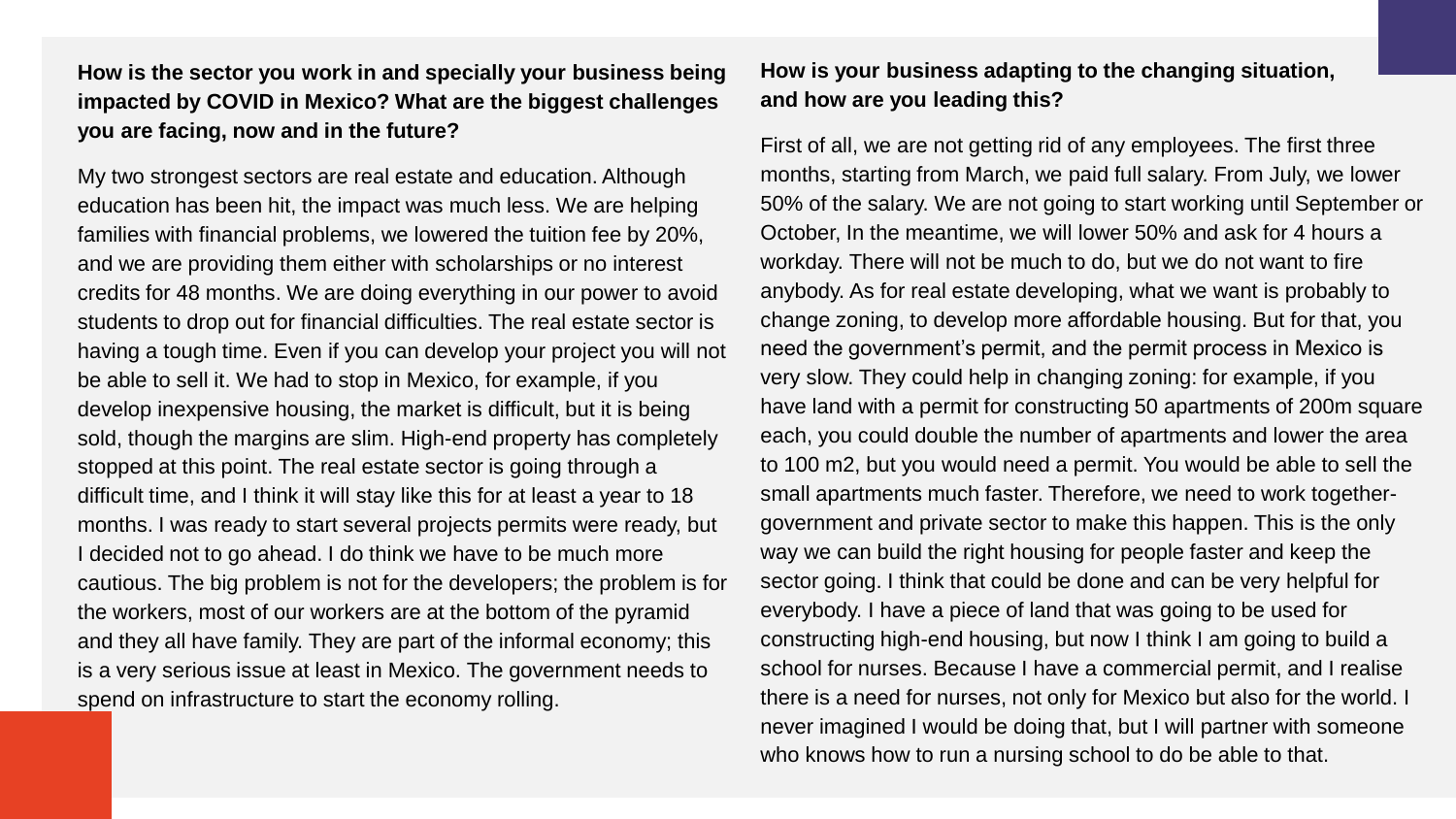#### **What kind of actions are needed from institutional actors to enable successful economic recovery which is inclusive of all businesses?**

One of the main actions is that we should invest in healthcare and infrastructure. It is very important to start moving the economy in Mexico. We need to work different, to understand and be ready for the new reality. I am convinced that business as usual will not happen; For example, there are not enough well-trained nurses in the world. Mexico can be a provider, it is famous for the willingness to serve, we are outstanding, in hotels, in tourism in service in general. That is in our soul. Once you have that already, you can train these people professionally in other skills, for that, I would love to have an alliance with a company from any part of the world who has excellent academic skills in medical personnel, to build a university for nurses.

#### **Do you see any positive opportunities arising from this crisis, for women entrepreneurs and business leaders?**

I belong to an organization in Mexico called CCE, where most of the top companies and sectors are represented. Mexico has an amazing opportunity in relation to trade between USA and China. We can take advantage of the trade tensions and provide United States with goods and products that were coming from China but due to the tariffs and the freight the price is not accessible anymore. Mexico is a very important manufacturer and producer of goods to US. Not only in the famous "Maquiladoras" of apparel, but also un automotive technology and aerospace, an interesting example is that 80% of the TV screens in the world are being manufactured in Mexico. It was very important for Mexico the signing of the new trade agreement with USA TEMEC the old NAFTA between Canada, US and Mexico, it is an opportunity for trade development in Mexico.

Now we are still in the middle of the storm, difficult to see the end, but I think we have to look for a perfect turnout once everything is finished. First, I think the world needed a drastic change, we will end up with a much better world; our priorities definitely have to change. I do think women have different way of risktaking than men. We act completely different, we are very resilient, we can handle multiple tasks at the same time. We have to work together with men to move the needle, men and women need to collaborate.

# $66$

**Now we are still in the middle of the storm, difficult to see the end, but I think we have to look for a perfect turnout once everything is finished**

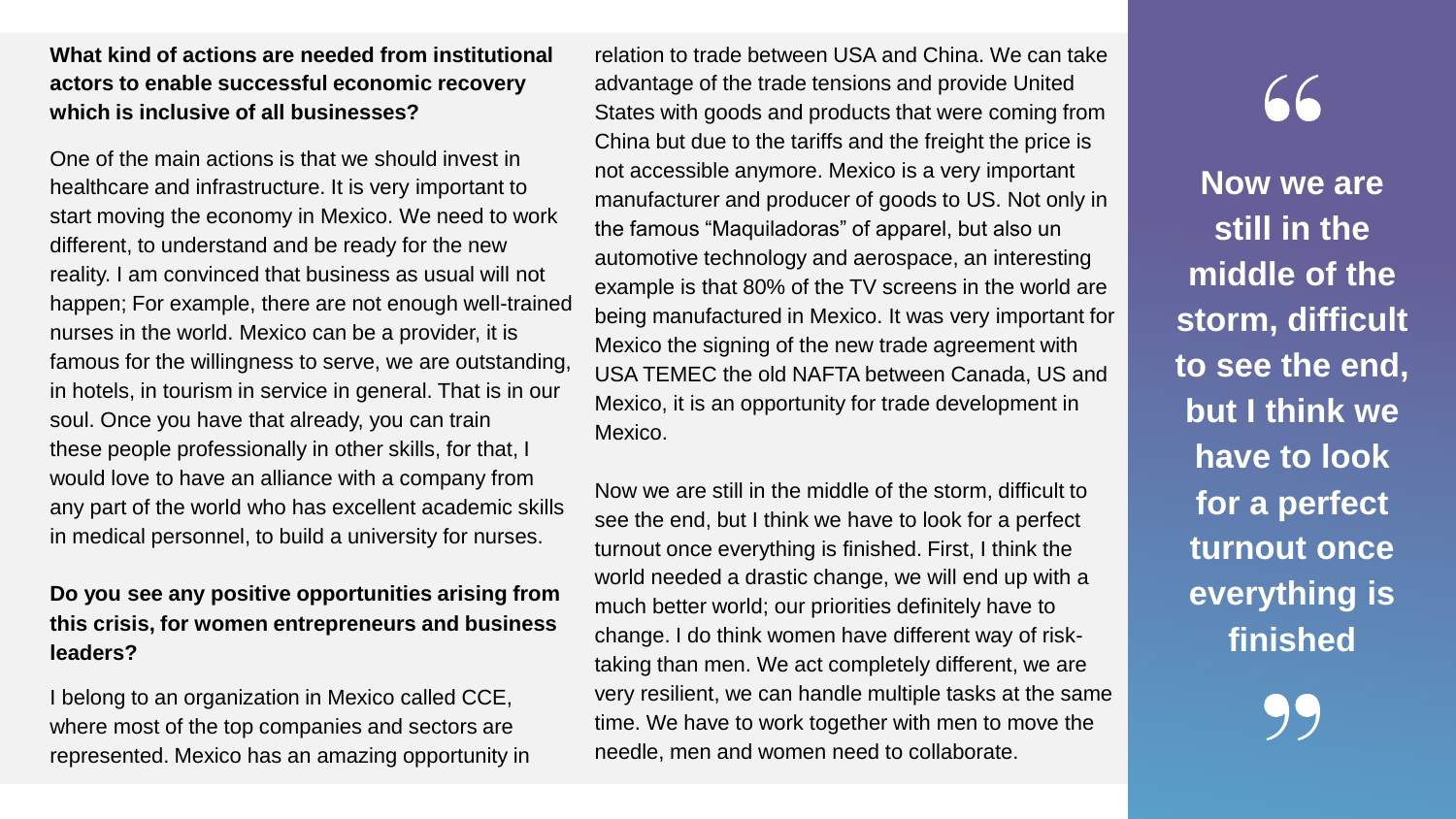This pandemic has proven that women can handle crisis successfully we just have to see the women that are leading countries like Germany, New Zealand, Finland etc. As always, women need to prove themselves before we are given a chance. And now we have proven that women can handle one of the worst pandemics in the whole world successfully, so I think that after this is over, we deserve to have important positions and corporate leadership. I think it can be an incredibly good new world. I am very positive about what will come.

Another advice I often give to women and men, but I think women take it much more easily. You have to bring creative thinkers into the C-suite. Your leadership in design needs to be sitting in the C-suite and in the board room, now more than ever, we have to be creative, to change the way we did business in the past, to re-invent our company and our products. To design a new supply chain to be more creative in all sectors of the company. What would you do if they give you the permission to go back to the so-called "normal"? will you do what you did in the past? It will never be the so-called "normal" again. I have been with another group of women called Women Presidents Organization (WPO), which works with women entrepreneurs and presidents of companies. When we talk among each other, we are literally doing think tanks for our companies now on how to understand the human behaviour once this is over. If you understand the behaviour of your customers and of your endconsumers, you will be successful in business.

When you have a think tank, you need to have a think tank with completely diverse thinkers. For example, your think tank could have a young person, an entrepreneur, a scientist, a minority group, a person who is completely trans-national thinker, a person in finance, that will make a difference. That is an opportunity for richness and innovative thinking in a think tank. I do think women are very powerful on this. Men sometimes do not take time to think about the value of diversity, this is an advantage in the future of women. In the case for showing the power of women, in Mexico we did a demonstration on March 9, after International Women's Day on March 8. The name was "A day without women", and the women did not go to work or consume anything, to reveal the importance of their contribution to the economy. I do believe that this is an amazing opportunity for women to show solidarity, In the near future. The ecosystem for women entrepreneurs is going to grow, some of them will find themselves with no job after the pandemic is over, they are going to have to start a business, start innovating and in many cases be the provider.

**We have proven that women can handle one of the worst pandemics in the whole world successfully, so I think that after this is over, we deserve to have important positions and corporate leadership**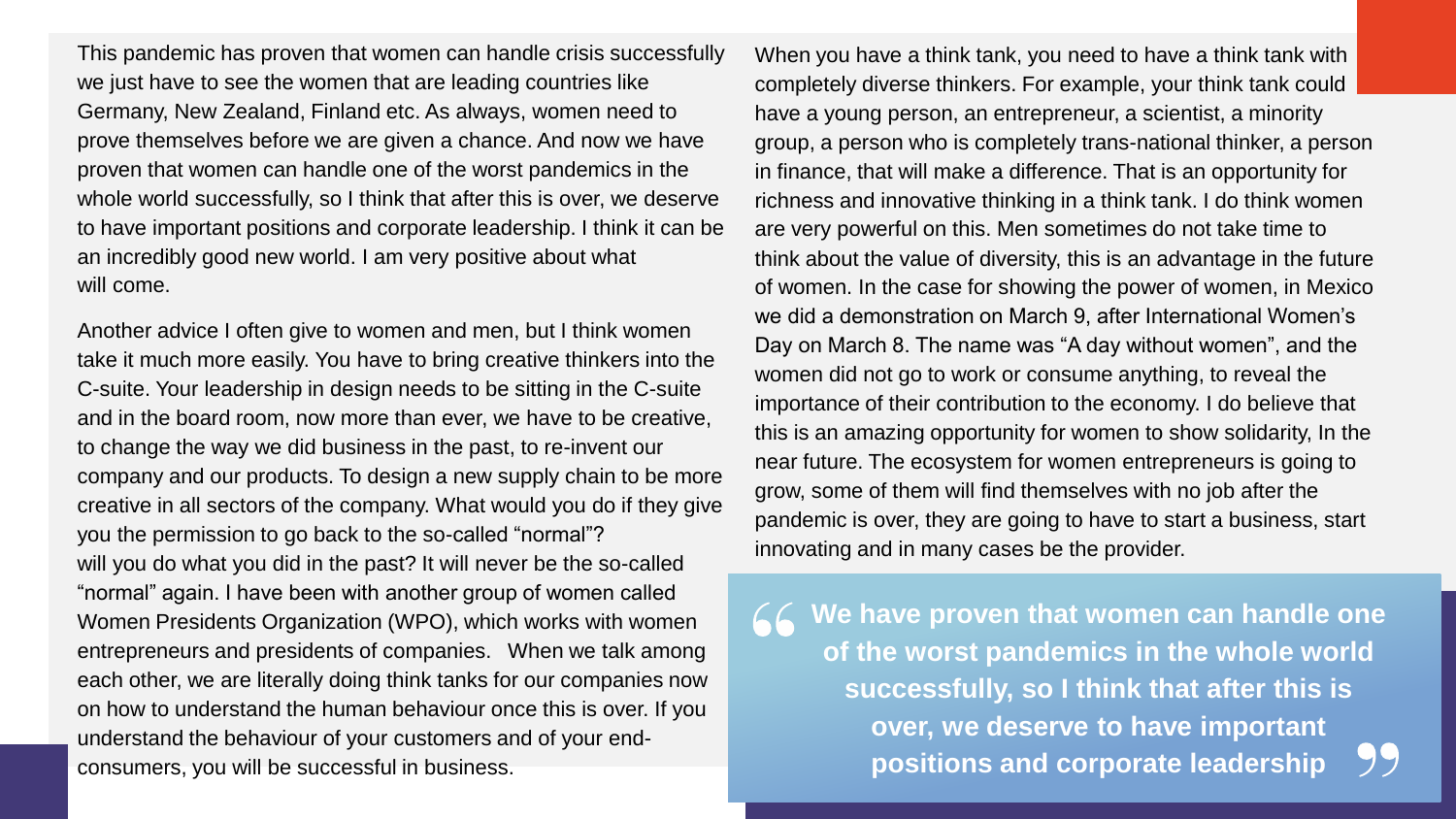#### **What key message would you like to share with other women leaders at this time?**

I would try to tell them it is very important that if you reach a leadership position, it is our obligation to bring other women up. Sometimes when we get to the top, we forget that you struggled to get where you are. At Dalia Empower, we have been doing incredible initiatives to put more women in the pipeline. For example, I started an initiative called Inspiring Women. I sent an email to 150-200 women around the world to share their inspiring sentences and asked them to send this to another woman that they think could be an inspiring woman. You have no idea the number of people helping. We also have a mentoring program, masterclasses called Dalia Masters, amazing women willing to help and teach. You would never have imagined the women and men that said yes to being in Dalia Masters and become a role model for other women. Therefore, the message more for the women: Find your power, get to the top and bring another woman. That is the only way we will help each other.

We tell them that once they have a board position, they have an obligation to bring another woman onto that board as well. We need to have that chain of positive reactions between women. Get rid of stereotypes, and other things that we have to carry due to culture and education. It is ok to have a partner and to have children, or to have a partner and decide not to have children, to be alone or not, to work or to stay at home, It is ok to have and do whatever you want.

Last but not least, it is ok not to be ok in this pandemic. Women can try to control everything, to try to make sure that everything is fine. We want to control that we are fine, the children are fine, the husband or partner is fine. Women feel they must be strong, they cannot suffer and should not cry. We should not be ashamed to be vulnerable; it is ok not to be ok. If you want to cry, say "Hold on, I need to cry for 10 minutes", every tear is medicine and it will heal, go to your room and cry as much as you want. Come out everything would have been fine. Tears heal when you let them out, we are all humans. Never give up!

## $66$

**Find your power, get to the top and bring another woman. That is the only way we will help each other**